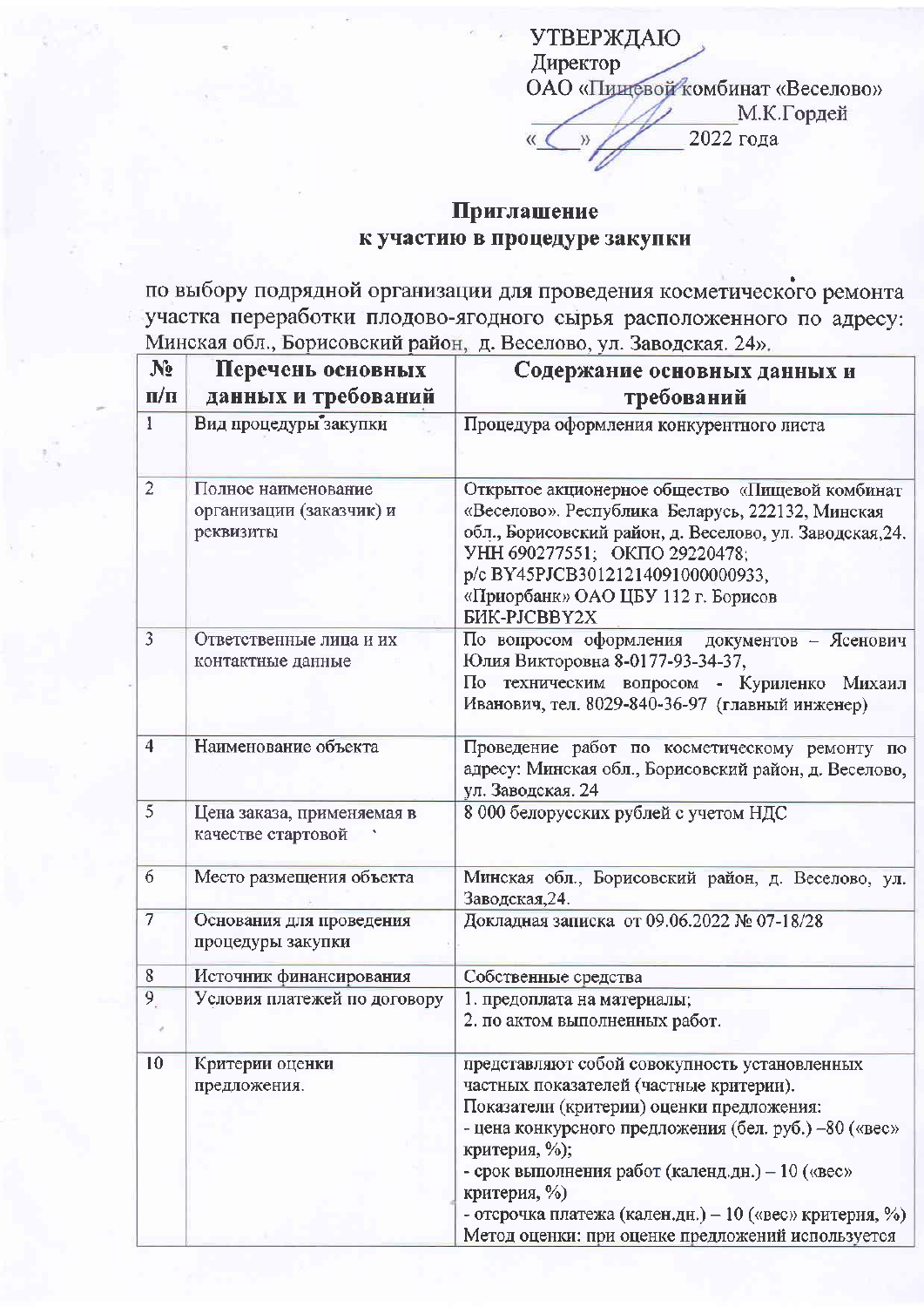|    |                             | пропорциональная система подсчета баллов, в<br>соответствии с их удельным весом           |
|----|-----------------------------|-------------------------------------------------------------------------------------------|
| 11 | Документы, предоставляемые  | Участники процедуры закупки представляют:                                                 |
|    | участниками                 | конкурсное предложение, с указанием стоимости<br>работ, срока выполнения, условий оплаты, |
|    |                             | гарантийных обязательств;                                                                 |
|    |                             | -смету, расчет в текущих ценах;                                                           |
|    |                             | -свидетельства, аттестаты, лицензии,                                                      |
|    |                             | подтверждающие право выполнения указанных видов                                           |
|    |                             | работ;                                                                                    |
|    |                             | -документы подтверждающие опыт работы в данном<br>направлении;                            |
|    |                             | -заявление об отсутствии задолженности по платежам                                        |
|    |                             | в бюджет на первое число месяца, предшествующего                                          |
|    |                             | месяцу подачи предложения для переговоров;                                                |
|    |                             | -заявление о согласии, в случае выбора организации                                        |
|    |                             | победителем переговоров, подписать договора,<br>приложить в конкурсное предложение        |
|    |                             | соответствующий протокол разногласий;                                                     |
|    |                             | -справку с банка о финансовом состоянии и                                                 |
|    |                             | платежеспособности по состоянию на первое число                                           |
|    |                             | месяца, предшествующего месяцу подачи                                                     |
|    |                             | предложения;                                                                              |
|    |                             | Заказчик вправе потребовать от участников                                                 |
|    |                             | представления иных, документов и (или) сведений, а                                        |
|    |                             | также разъяснения их предложений                                                          |
|    | Требование к содержанию,    | Предложения подаются одним из следующих                                                   |
|    | форме и оформлению          | вариантов:                                                                                |
|    | конкурсных предложений      | в запечатанном конверте нарочным/по почте                                                 |
|    |                             | в электронном виде (на электронном носителе                                               |
|    |                             | информации с невозможностью модифицирования                                               |
|    |                             | информации);<br>по электронной почте: Ko@alco.by,                                         |
|    |                             | veselovo2017.ko@mail.ru                                                                   |
| 12 | Требования о предоставлении | В качестве документов о своем экономическом и                                             |
|    | документов об экономическом | финансовом положении участники процедуры закупки                                          |
|    | и финансовом положении      | представляют справку о состоянии текущих                                                  |
|    |                             | (расчетных) счетов из банка, в котором они                                                |
|    |                             | обслуживаются по состоянию на первое число месяца,                                        |
|    |                             | предшествующего месяцу подачи конкурсного                                                 |
| 13 | Сроки выполнения работ      | предложения.<br>Июнь-июль 2022 год                                                        |
| 14 | Сроки и место подачи        | 23.06.2022 г. до 11:00 ч.;                                                                |
|    | конкурсных предложений      | Место<br>подачи<br>предложений:<br>Минская<br>обл.,                                       |
|    |                             | Борисовский район, д. Веселово, ул. Заводская, 24                                         |
|    |                             | Секретарю конкурсной комиссии                                                             |
|    |                             | Конкурсные<br>предложения,<br>подготовленные<br>c                                         |
|    |                             | нарушениями требований конкурсной документации, к                                         |
|    |                             | рассмотрению не принимаются.                                                              |
| 15 | Место, дата, время, порядок | 23.06.2022 г. в 14:00 ч.                                                                  |
|    | вскрытия конвертов с        | Минская обл., Борисовский район, д. Веселово, ул.                                         |
|    | конкурсными предложениями   | Заводская, 24.                                                                            |
|    |                             | В ходе заседания конкурсной комиссии по вскрытию                                          |
|    |                             | конвертов с предложениями участников проверяется                                          |
|    |                             | наличие всех установленных документов и оглашается                                        |